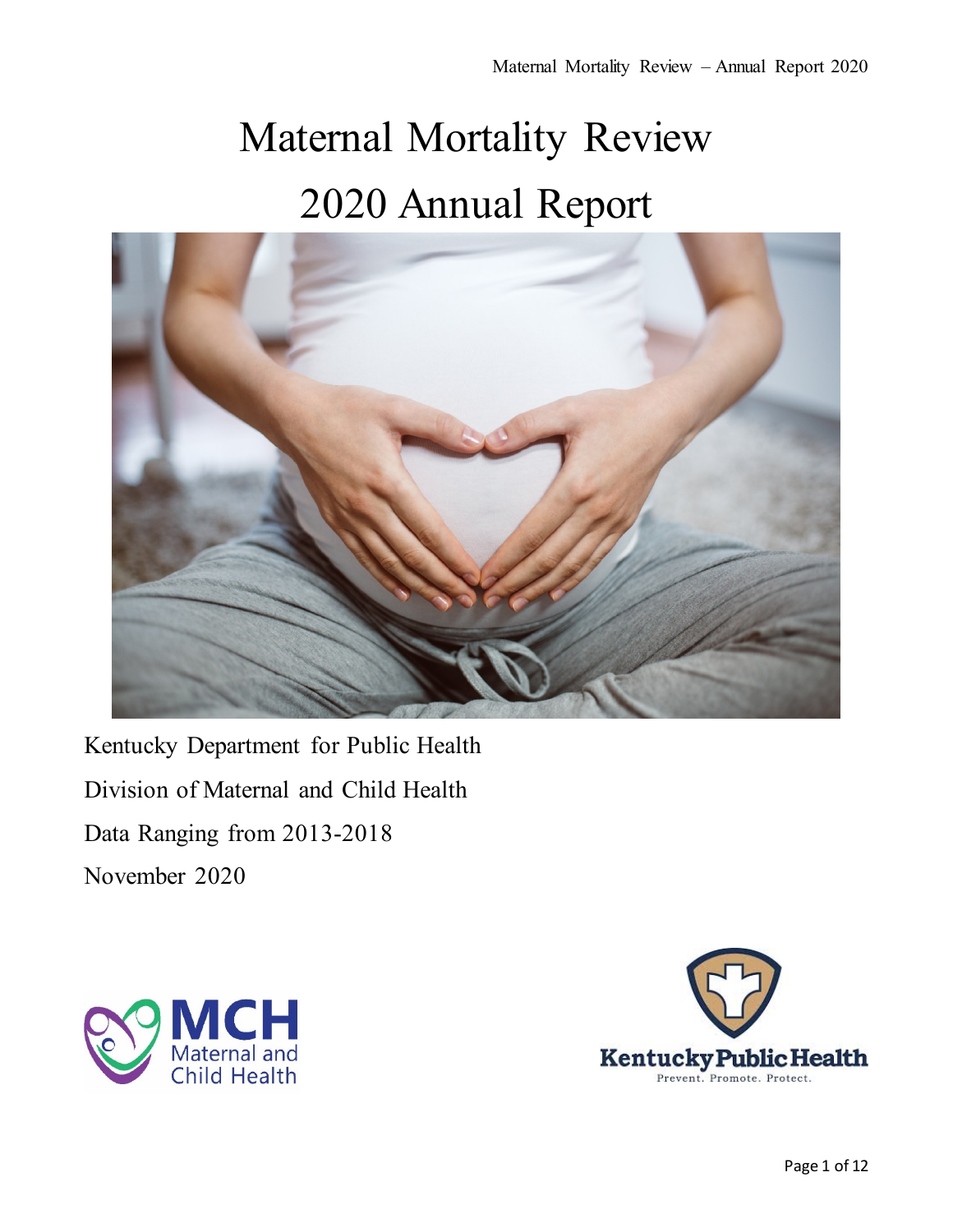# **Executive Summary**

This annual report has been prepared pursuant to KRS 211.684.

Maternal mortality is a key indicator of a state's health and has a long-term impact on other related health factors such as infant mortality. Given the rise of maternal mortality within the United States, it is pertinent to track and implement means to reduce maternal mortality rates. To reduce mortality, Kentucky is promoting optimal health before, during, and after pregnancy. This includes addressing healthy nutrition, chronic health conditions, substance use, health equity, social determinants of health, prenatal care, and early elective deliveries.

## **Key Findings**

- 50% of maternal deaths were pregnancy-related in the 2017 cohort
- In 2017, 46% of maternal mortality cases had substance use disorder (SUD) linked to their death
- In 2017, 78% of maternal mortality cases were deemed to be preventable

## **Key Recommendations**

#### **Prenatal and Pregnancy**

- Providing comprehensive healthcare evaluations regardless of status during prenatal care
- Educating providers of the pregnancy treatment options for SUD care in Kentucky while pregnant through [www.findhelpnowky.org](http://www.findhelpnowky.org/)
- Developing a standard care of women with substance use issues
- Having a Kentucky all schedule prescription electronic report (KASPER) available at the first prenatal visit
- Providing prenatal care in substance use disorder treatment centers flagged if a pregnant woman comes for medication assisted treatment (MAT) but has no prenatal care (PNC)
- Tracking source of patient prescriptions and efficacy of dosage prescribed
- Continuing maternal respiratory and cardiac evaluation throughout gestation
- Creating a consultation team related to opioid usage and intervention
- Documenting through considerate and careful means of which providers saw patient during pregnancy
- Recommending involuntary treatment when necessary

## **Post-delivery**

- Educating on standards of practice for updated discharge protocol and a plan of safe care following proper, early, or against medical advice (AMA) discharges
- Providing social work, urine drug screen (UDS), additional postpartum case management, refer to Health Access Nurturing Development Services **(**HANDS) for home visits postpartum
- Integrating treatment access and tracking cases of separation of mother and baby
- Continuing care at discharge/post-delivery
- Accessing complete information that is available including newborn chart, medical records, neonatal abstinence syndrome (NAS), Medicaid, and coroner reports for maternal death review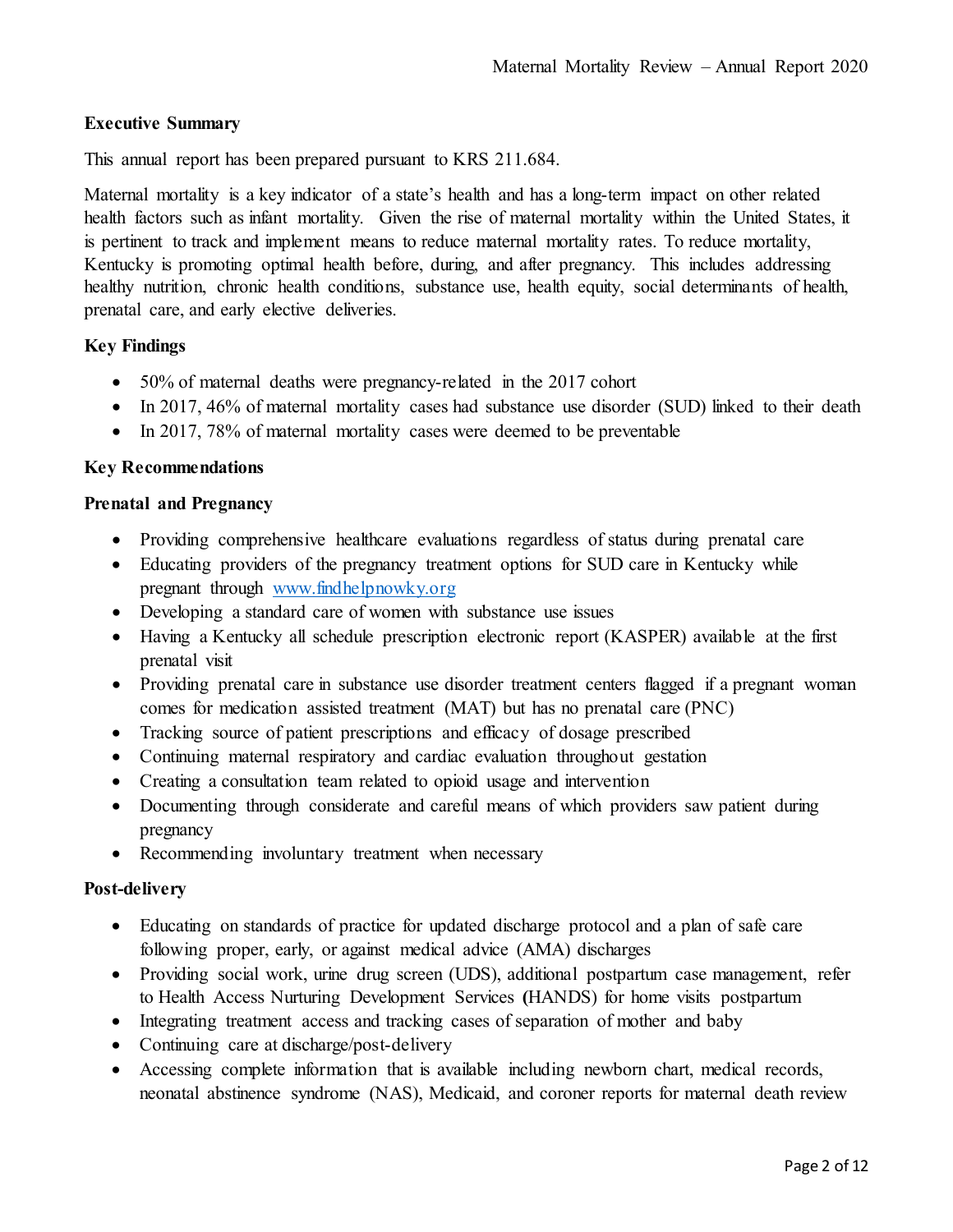• Providing targeted case management, incentive-based postpartum visit

## **General Safety**

- Providing adequate education on seatbelt use for everyone
- Creating a fire evacuation plan for every person
- Testing for drugs in both the driver and passenger in vehicular accidents

#### **Maternal Health and its Importance**

The World Health Organization defines maternal death or mortality as "the death of a woman while pregnant or within 42 days of termination of pregnancy, irrespective of the duration and site of the pregnancy, from any cause related to or aggravated by the pregnancy or its management but not from accidental or incidental causes." The Centers for Disease Control and Prevention expanded this definition to include deaths occurring within one year of the end of the pregnancy. Kentucky is currently using this expanded definition for its maternal mortality reviews but tracking both sets of results.

The Centers for Disease Control and Prevention report nearly 700 women die each year in the United States as a result of pregnancy or delivery complications. The American College of Obstetricians and Gynecologists reported that more women die from pregnancy-related complications in the United States than in any other developed country. The national maternal mortality rate has increased by 26% in recent years. Racial disparities are apparent, as black women are three to four times more likely to die from a pregnancy-related complication than non-Hispanic White women (Centers for Disease Control and Prevention, 2019).

Disparities in Kentucky vary by geography, race, ethnicity, and access to care. Kentucky's population is 87.08% White/Caucasian, 7.98% Black/African American, and 3.9% Hispanic. Death certificates show maternal deaths appear to be higher among Black women in the two largest urban areas in Kentucky (Lexington and Louisville). Although, providers and birthing hospitals are more readily available, there are also a higher percentage of Black women residing in urban areas, areas where the regional referral centers are located.

The 2018 maternal mortality rate in the U.S. is 17.4 deaths per 100,000 live births. Almost half of all pregnancy-related deaths are reported to be caused by hemorrhage, cardiovascular and coronary conditions, cardiomyopathy, or infection. However, it is estimated more than 60% of pregnancy-related deaths are preventable.

## **Maternal Mortality from Vital Statistic Records**

The importance of Kentucky's maternal health and well-being has a significant impact on the overall health of the state. Risk factors impacting maternal mortality include tobacco use, obesity, racial disparities, depression, opioid use, and other social determinants of health such as transportation, access to care, domestic violence, and a rural state. Morbidities such as diabetes, hypertension, or other health conditions require additional follow-up and management during the pregnancy.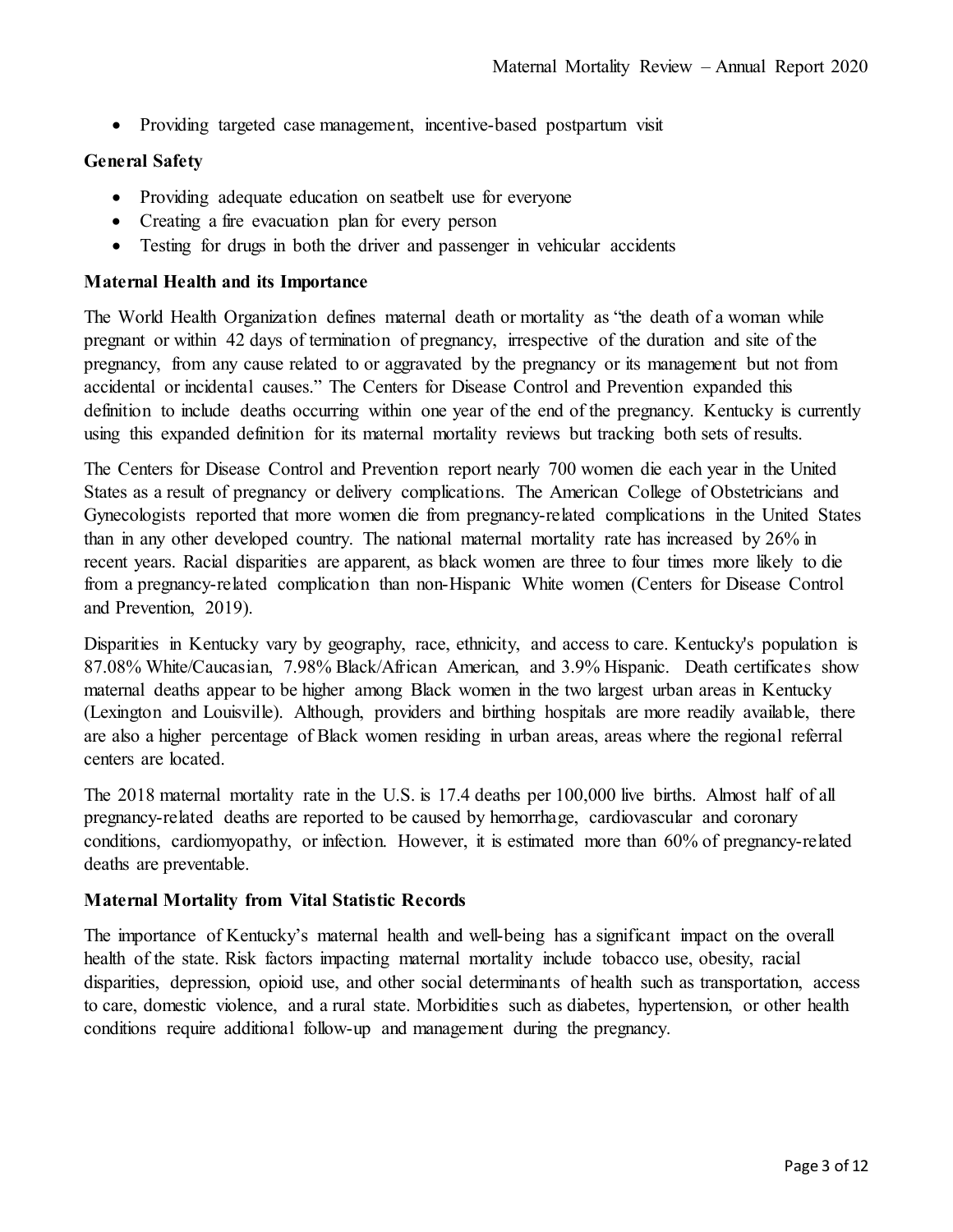Figure 1 represents the finite count of maternal deaths of those pregnant within one year before their death or pregnant at the time of death. Figure 2 represents the number of maternal deaths per 100,000 live births within the state of Kentucky. There was a small drop in this rate in 2014, but it has shown a startling increase in both 2016 and 2018. Both of these display data by their respective years from 2013 to 2018. These figures are inclusive of any cause of death. The rate of maternal death by race differs greatly with African American women having a maternal death rate almost two and half times that of White women (Figure 3).



Figure 1: **Total Number of Maternal\* Deaths; Kentucky, 2013-2018\*\***

\*Maternal death is defined as any female between the ages of 15-55 that was pregnant within one year prior to death or pregnant at death and died from any cause.

\*\*2016-2018 data is preliminary and numbers may change

Data Source: KY Vital Statistics files, linked live birth, and death certificate files years 2013-2018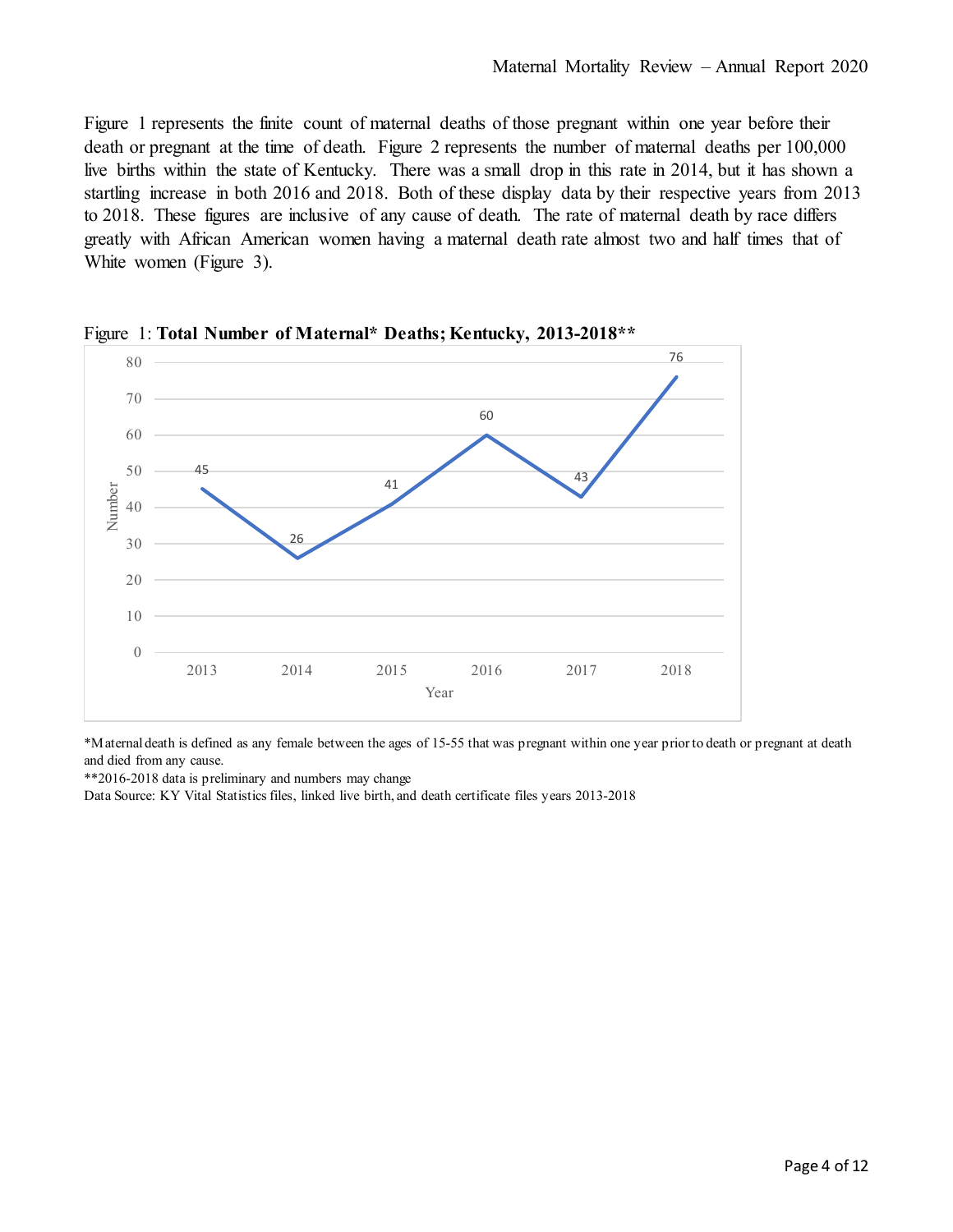

Figure 2: **Rate of Maternal\* Deaths; Kentucky, 2013-2018\*\***

\*Maternal death is defined as any female between the ages of 15-55 that was pregnant within one year prior to death or pregnant at death and died from any cause.

\*\*2016-2018 data is preliminary and numbers may change

Data Source: KY Vital Statistics files, linked live birth, and death certificate files years 2013-2018



## Figure 3: **Difference in Maternal\* Deaths by Race; Kentucky, 2018\*\***

\*Maternal death is defined as any female between the ages of 15-55 that was pregnant within one year prior to death or pregnant at death and died from any cause.

Rate of Maternal Deaths for Black women Rate of Maternal Deaths for White women

\*\*2018 data is preliminary and numbers may change

0

5

10

Rate<sub>l</sub>

15

Data Source: KY Vital Statistics files, linked live birth, and death certificate files years 2018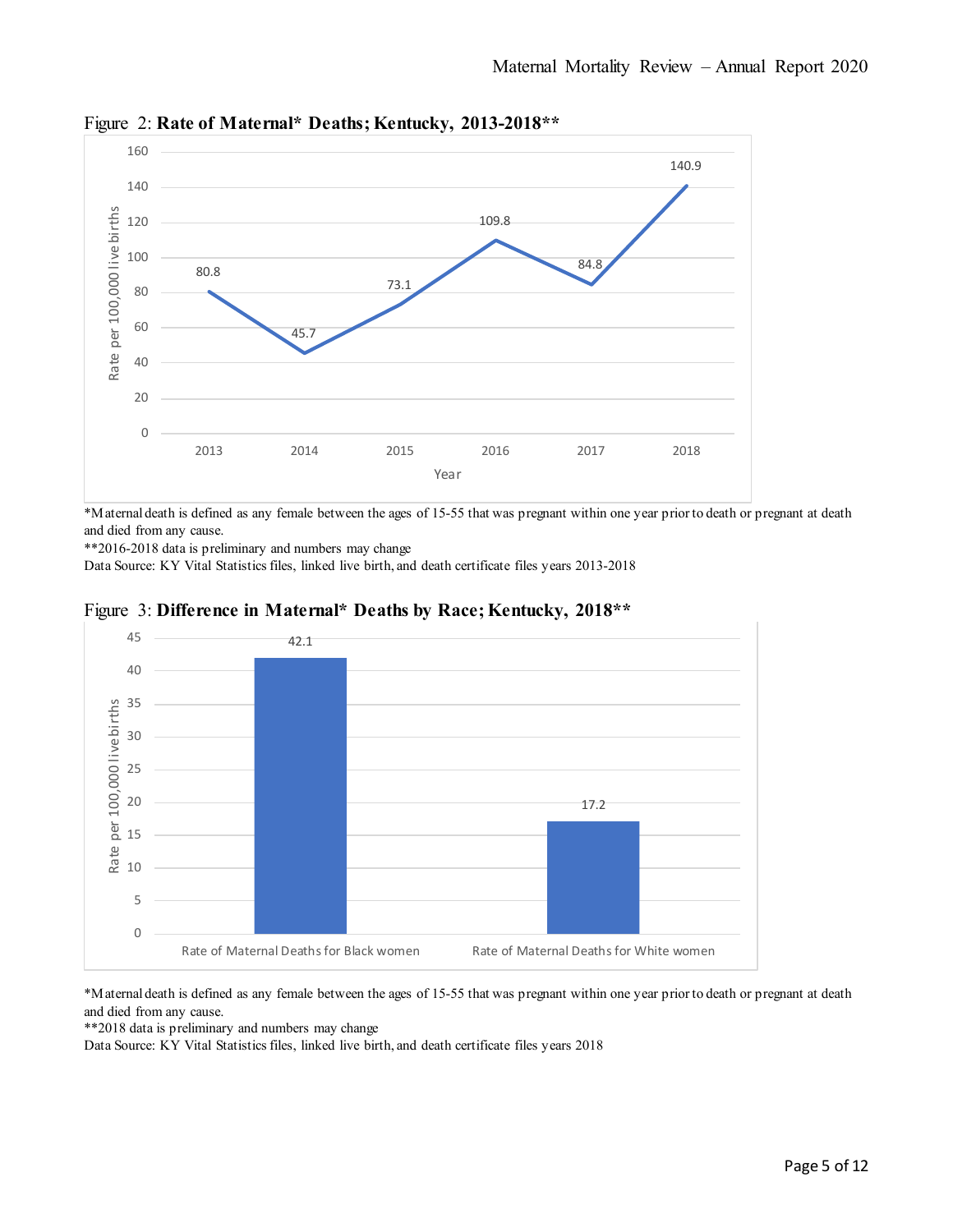## **Maternal Mortality Review Assessment and Strategic Plans**

The mission of maternal mortality review (MMR) is to:

- Identify all causes of maternal death in Kentucky
- Review cause and manner of maternal deaths to identify risk factors, system deficits, or preventable causes
- Prevent pregnancy complications related to or associated with maternal deaths

The maternal mortality review committee (MMRC) meets to determine program process and planning with the analysis of available data and technical assistance from the Centers for Disease Control and Prevention.

#### Figure 4: **Summary of MMRC review process**



The MMRC works to answer a variety of questions including the following core questions:

- Was the death pregnancy related?
- What was the cause of the death?
- Was the death preventable?
- What factors contributed to the death?
- What recommendations and actions are needed to address the contributing factors?
- What is the anticipated impact if the recommendations and actions were implemented?

## **Review Findings for 2017 cohort**

Using established review criteria, the Division of Maternal and Child Health had determined half of the 2017 maternal deaths in Kentucky were pregnancy-associated. The remainder of those deaths was due in part to pregnancy-associated causes such as motor vehicle collisions or other accidental deaths. The number of pregnancy-related cases appears to remain the same, while the number of pregnancyassociated cases represents half of the accidental deaths with substance use as a mitigating factor, as shown in Figure 5.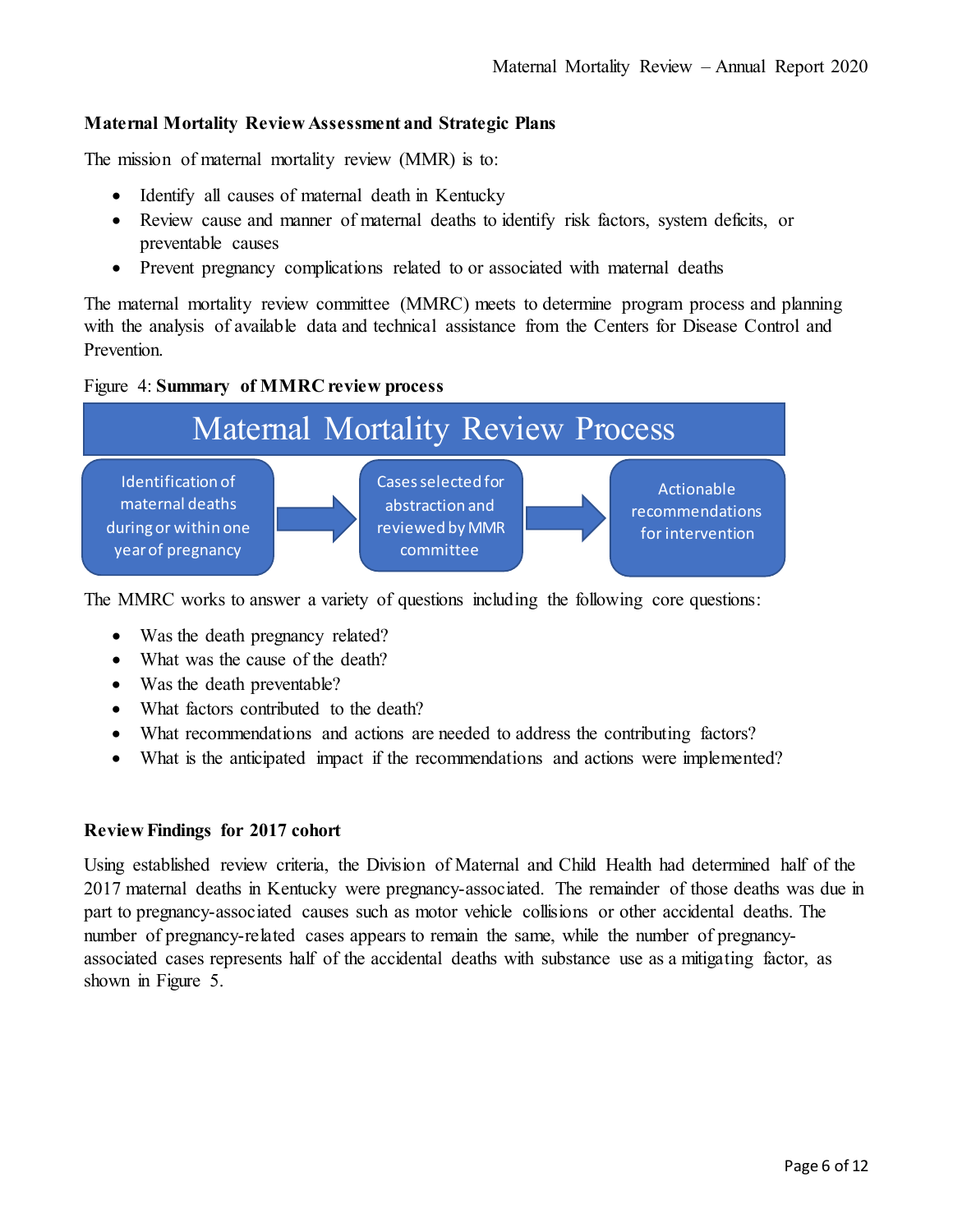

Figure 5: **Pregnancy Relatedness in 2017 Maternal Deaths**

On the death certificate, the manner of death is defined as natural, accidental, homicide, suicide, or undetermined. Figure 6 shows the total number of maternal deaths based on the manner of death. Natural deaths include any death occurring because of disease or a natural process. Accidental deaths are categorized as resulting from an inadvertent event. Homicide deaths are considered to occur due to the action of another party directly causing the death of a person. Suicide deaths are from self-inflicted injury with evidence of intent to die. Outside of the prior criteria are undetermined deaths, in which very little information is available, and other classification is unavailable.

In Kentucky, suicide deaths require clear evidence of intent such as a history of suicidal ideation documented in a note. A concern of our Kentucky maternal mortality reviews in some overdose deaths listed as accidental may have been suicide attempts. This presents as a clear limitation to some of the categorizations of Kentucky maternal deaths. Risk factors such as depression, other mental health disorders, or domestic violence have been noted during the abstraction of these cases for reference.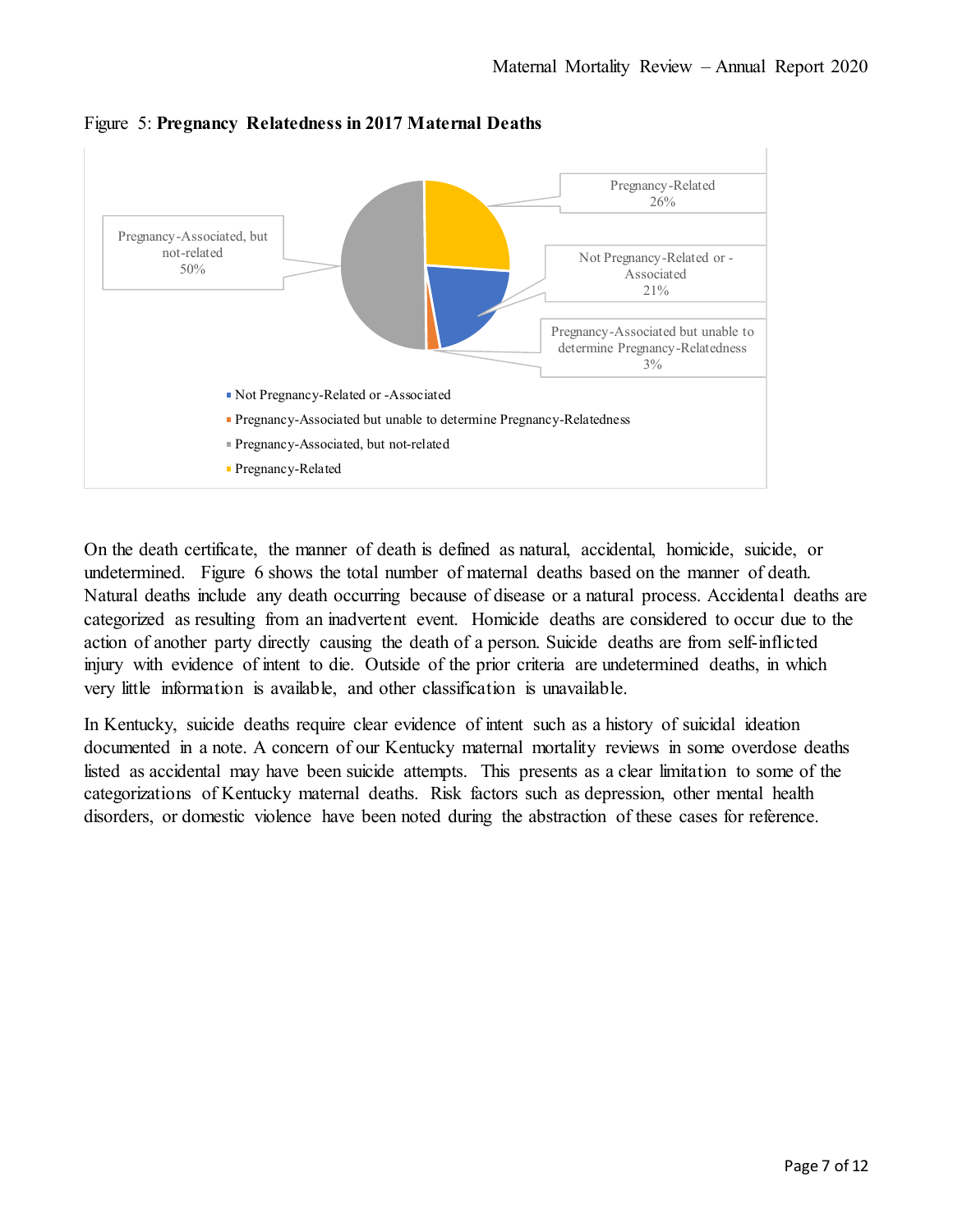

Figure 6: **Total Number of Maternal\* Deaths by Manner of Death; Kentucky, 2013-2018\*\* Combined**

\*Maternal death is defined as any female between the ages of 15-55 that was pregnant within one year prior to death or pregnant at death and died from any cause.

\*\*2016-2018 data is preliminary and numbers may change

Data Source: KY Vital Statistics files, linked live birth, and death certificate files years 2013-2018

The maternal mortality review committee determines agreement with the coroner's cause of death. The committee did agree with the cause of death in 78% of reviewed cases. Differences between committee determinations and coroner determinations were related to the committee having more information and medical records. The coroner's determination may have been based on limited information if the decedent had multiple providers in different facilities or jurisdictions in Kentucky or surrounding states. Abstraction of medical records and review of individual cases by the committee is necessary to confirm the causes of death based on all available details.

Many death certificates have causes of death consistent with substance use or infected injection sites based on the International Classification of Diseases 10 revision (ICD-10). Preliminary conclusions found more than half of the accidental maternal deaths were directly related to drug overdose (Figure 7), and the committee agreed that close to half of the cases reviewed substance use contributed to the death (Figure 8). The conclusions strengthen the need to address substance use before or during early pregnancy strengthens the need for ongoing care management after delivery.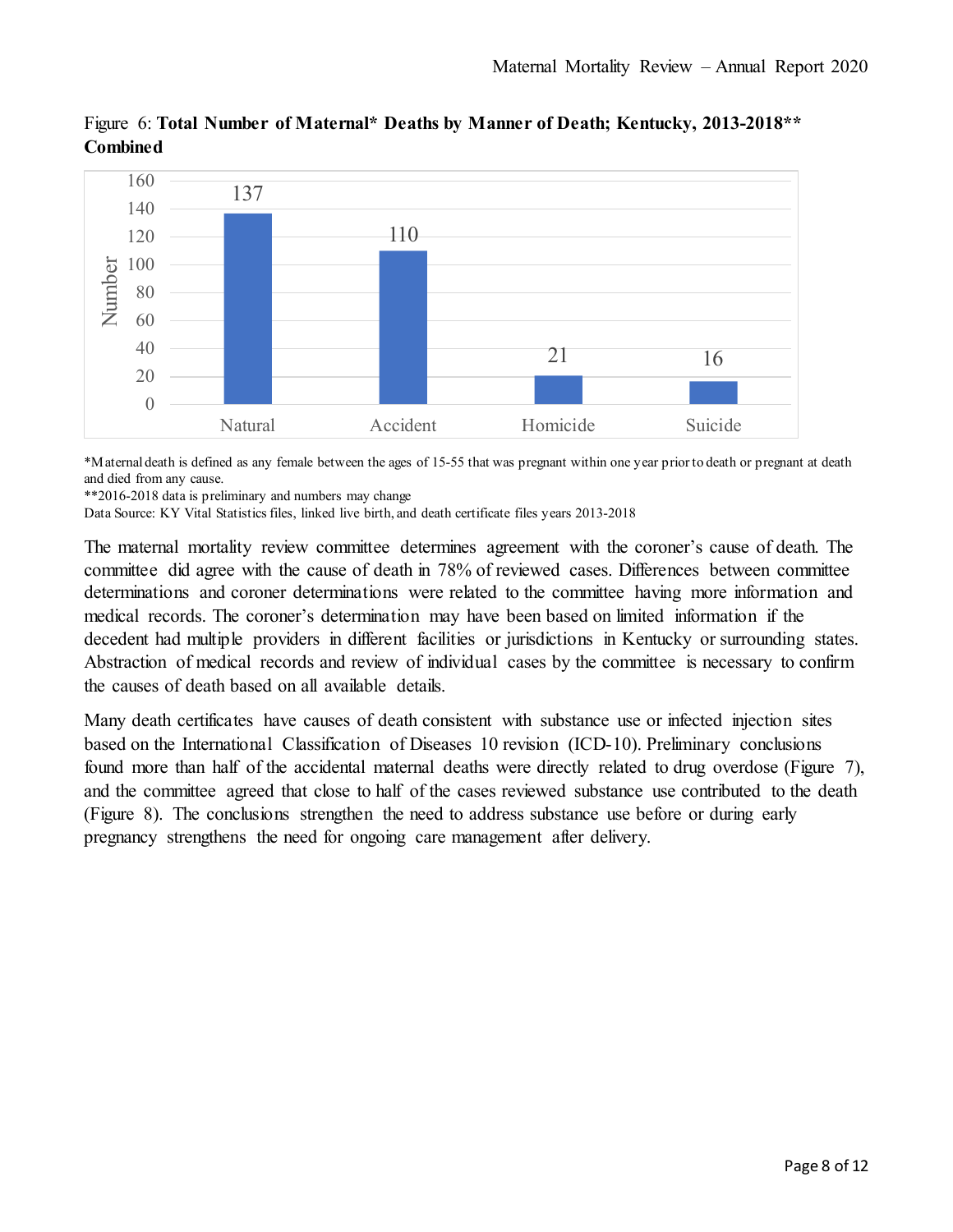

Figure 7: **Percentage of Accidental Maternal\* Deaths due to Drug Overdose; Kentucky, 2013- 2018\*\***

\*Maternal death is defined as any female between the ages of 15-55 that was pregnant within one year prior to death or pregnant at death and died from any cause.

Drug overdose is defined by the ICD10 code X40-X49

\*\*2016-2018 data is preliminary and numbers may change

Data Source: KY Vital Statistics files, linked live birth, and death certificate files years 2013-2018





It is beneficial to learn if early identification and treatment for substance use has occurred for mothers throughout Kentucky. If depression screening was completed, it is necessary to understand if women were subsequently referred to community services that could help prevent accidental death. Psychosocial and environmental risk factors associated with maternal health conditions such as social inequality, lack of access, homelessness, chronic disease management, substance use, and food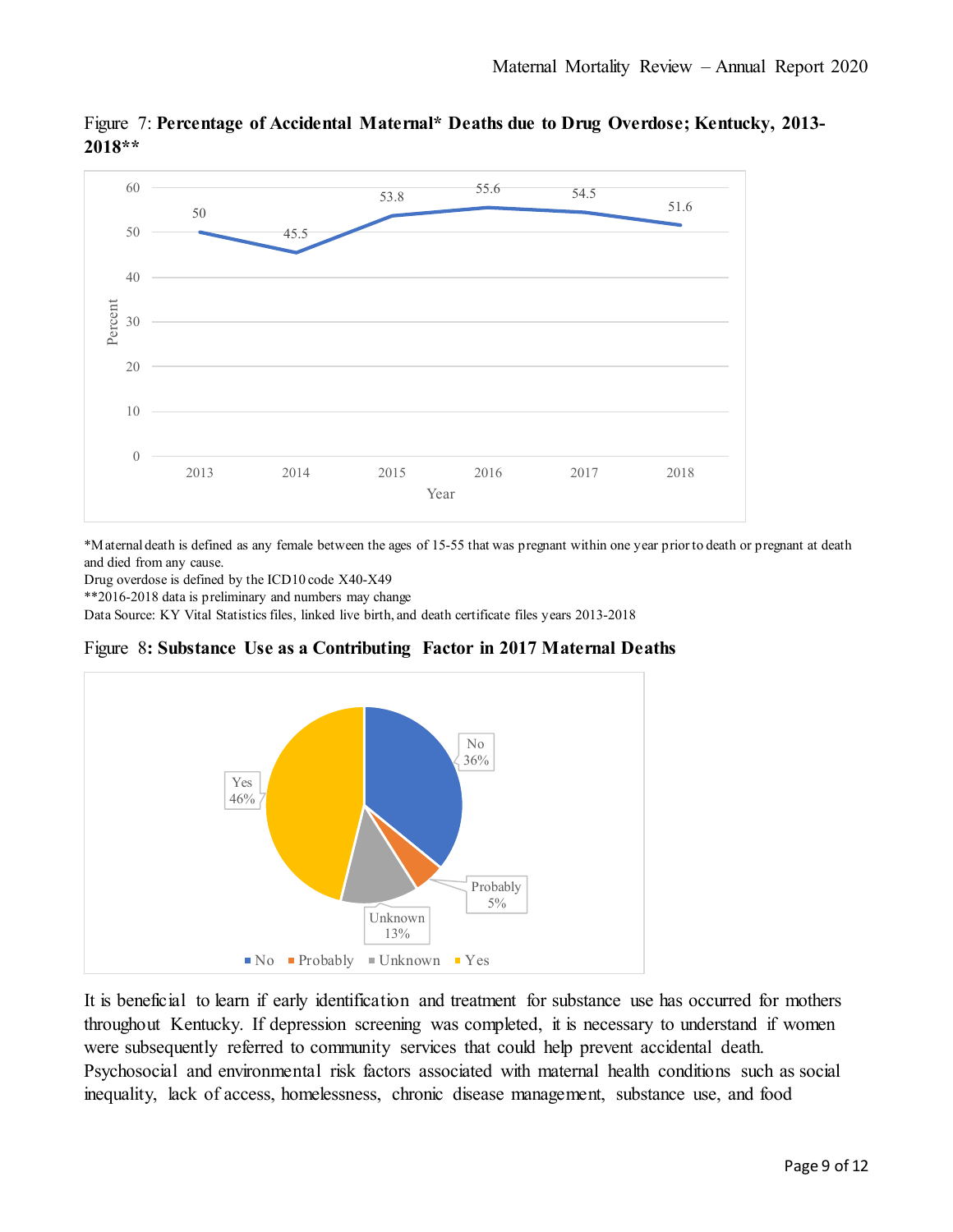insecurity are pertinent to address. All of these factors impact a person's mental health and must be considered during the review process (Figure 9).

The MMRC has aired concerns regarding follow-up of pregnant women who are enrolled in treatment programs and may be doing well in their recovery. However, many women have returned to previous patterns of substance use after pregnancy without understanding their lowered tolerance to substances after pregnancy. Another major issue is the continuity of care in providing support to these mothers post-delivery, considering comorbidities such as depression and traumatic stress are experienced when they lose custody of their newborn infant.



Figure 9: **Mental Health Conditions as a Contributing Factor in 2017 Maternal Deaths**

# **Evaluation**

During the review process, the categorization of the case occurs with the consensus of the MMRC. This information is collected using the Centers for Disease Control and Prevention decision form. The MMRC agreed that half of Kentucky's maternal deaths were associated or aggravated by the pregnancy, related in part to continued case management of morbidities during or after pregnancy and substance use.

A great challenge posed during abstraction is obtaining records for review. The treatment provider, and location of the birth or end of pregnancy, is often not where prenatal care or treatment for substance use or other health issues occurs. Abstractors spend a large amount of time researching many data sources (e.g., Medicaid claims data, hospital data, death certificate information, and pregnancy linked birth certificate to verify that delivery occurred). Abstractors may need to call healthcare providers for additional information. Reviews are greatly impacted by the availability and amount of information for review. Figure 10 depicts the completeness of records available to the review committee at time of review and is a testament to the hard work of the MMRC abstractors.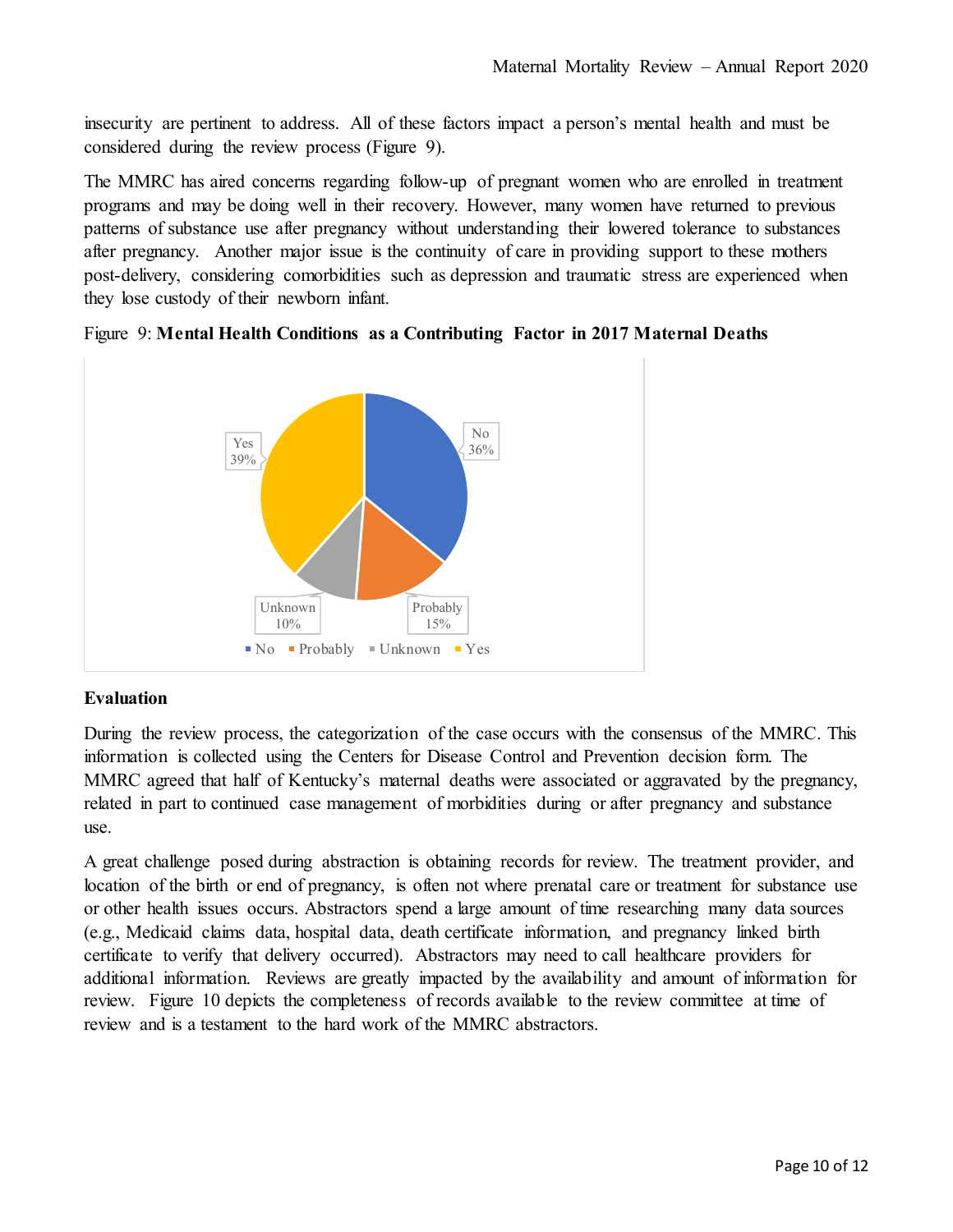

Figure 10: **Degree of Complete Records/Information**

- **Complete**: All records necessary for adequate review of the death were available
- **Mostly Complete**: Minor gaps (i.e., information that would have been beneficial but was not essential to the review of the death)
- **Somewhat Complete**: Major gaps (i.e., information that would have been crucial to the review of the death)

Overall, 79% of the maternal deaths reviewed from the 2017 cohort were considered to be preventable. This is higher than the CDC predicted average that 60% of maternal deaths in the United States are preventable (Figure 11). It is pertinent for Kentucky to continue reviewing maternal deaths, providing meaningful recommendations, and actionable interventions to prevent these outcomes.

Figure 11: **Was the Death Preventable?**